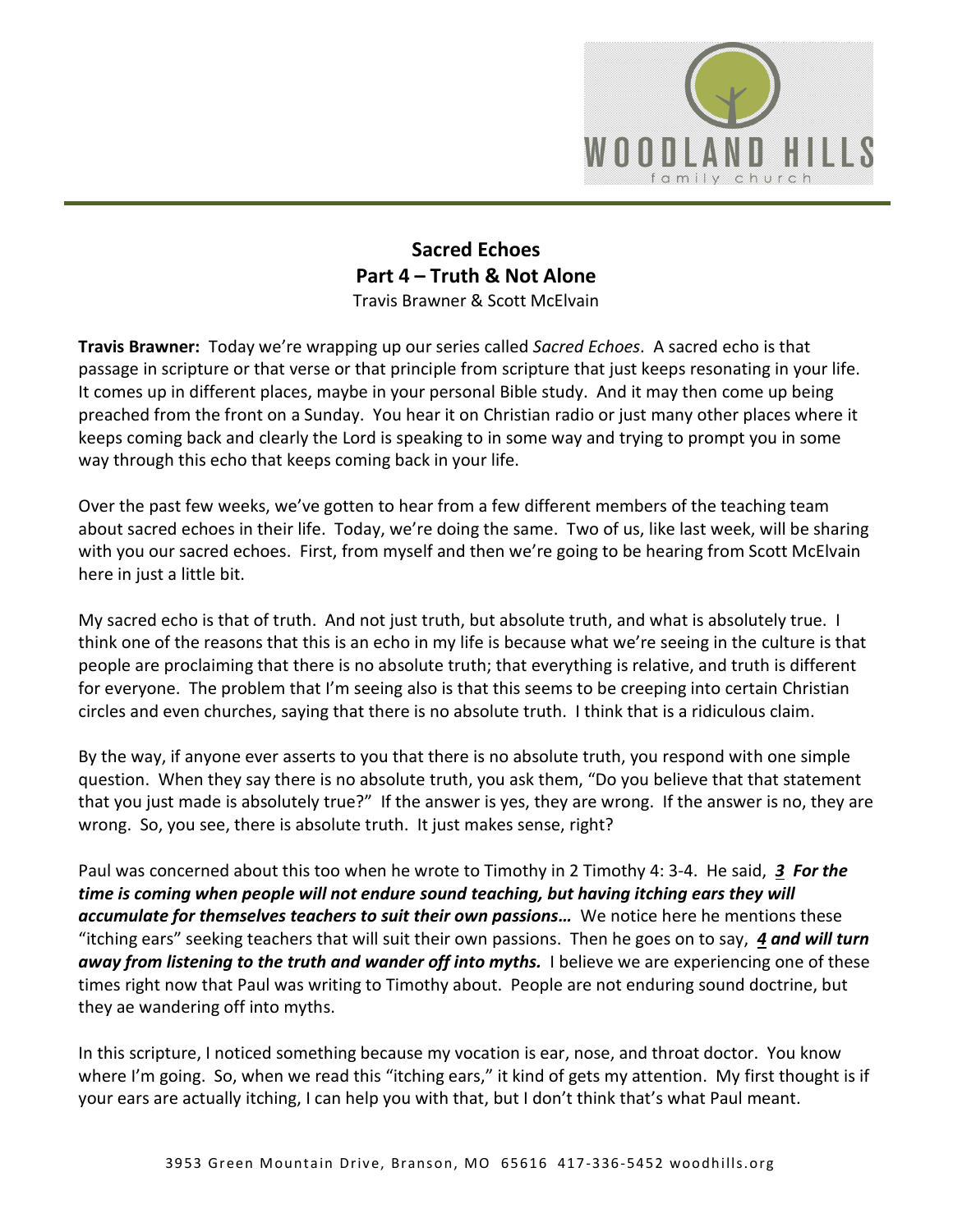What did Paul mean and what does the Lord want us to understand from this passage in scripture about itching ears? Let's walk through this together. We know that the ears are the organs of hearing. Our hearing is one of our five senses: smell, sight, touch, taste, and hearing. I want to use something I've used in the past and it's a graphic to help us understand how we exist as human beings.

We've looked at this before from the front, but we need to understand we're not a physical and a spiritual being; we are one being. Three parts in one being. We were created in the image of God and after his likeness. God is three parts in one being and, as such, we are three parts in one being. These are our three parts according to 1 Thessalonians 5: 23: our body, soul, and spirit.



Our **body**, that's obvious. That's our physical condition, our physical being; that which can be seen by the outside world. Then there's our **soul**. It can't be seen by the outside world and is contained to our body. Our soul has parts of us like our thoughts, our will, our emotions or feelings, and even – and this is important – our beliefs. Then there's our **spirit**. Christians, you have probably heard it said that all men and women, all mankind, have a God-shaped hole somewhere in their being and that would be our spirit; either the Lord is there, or the Lord is not. When we confess with our mouths that Jesus is Lord and believe in our hearts God

raised him from the dead, we receive an indwelling of the Holy Spirit in our lives.

1 Corinthians 6: 19 says, *[19](https://www.studylight.org/desk/?q=1co%206:19&t1=en_esv&sr=1) Or do you not know that your body is a temple of the Holy Spirit within you, whom you have from God?* So, this is how we exist. Now, as the world is around us, including other people, there is only one way that our soul can access the world around us and that's through our body, and that's through our words and our actions.

Conversely, there is only one way that the world can access our soul and that's through our five senses: smell, sight, touch, taste, and hearing. That's why we are so concerned about itching ears in our hearing. That's because through our hearing and our itching ears, the world can access our soul, that deeper part of us with our thoughts, our will, our emotions, and our beliefs. And since the world can access there, the world can change things about us there. It can change our thoughts, it can change our will, it can change our beliefs. It can change our beliefs about very important things, things that we know to be true, truths about what we would call our essential beliefs about God and Jesus and the Holy Spirit, about ourselves, mankind, and everything about us. About sin, salvation, eternity, heaven, hell, all of these very important things. You see, the world has access to our soul where it can change things about us and that's what Paul was concerned about when he was talking about not enduring sound doctrine, but rather wandering off into myths.

So, as we consider that this morning, let's define for ourselves the difference between sound doctrine and myths. We know and we talk a lot about it around here in our **sources of truth**. Our sound doctrine is scripture. It is the Bible. It is the 66 books of Genesis to Revelation, written by mankind, inspired by God.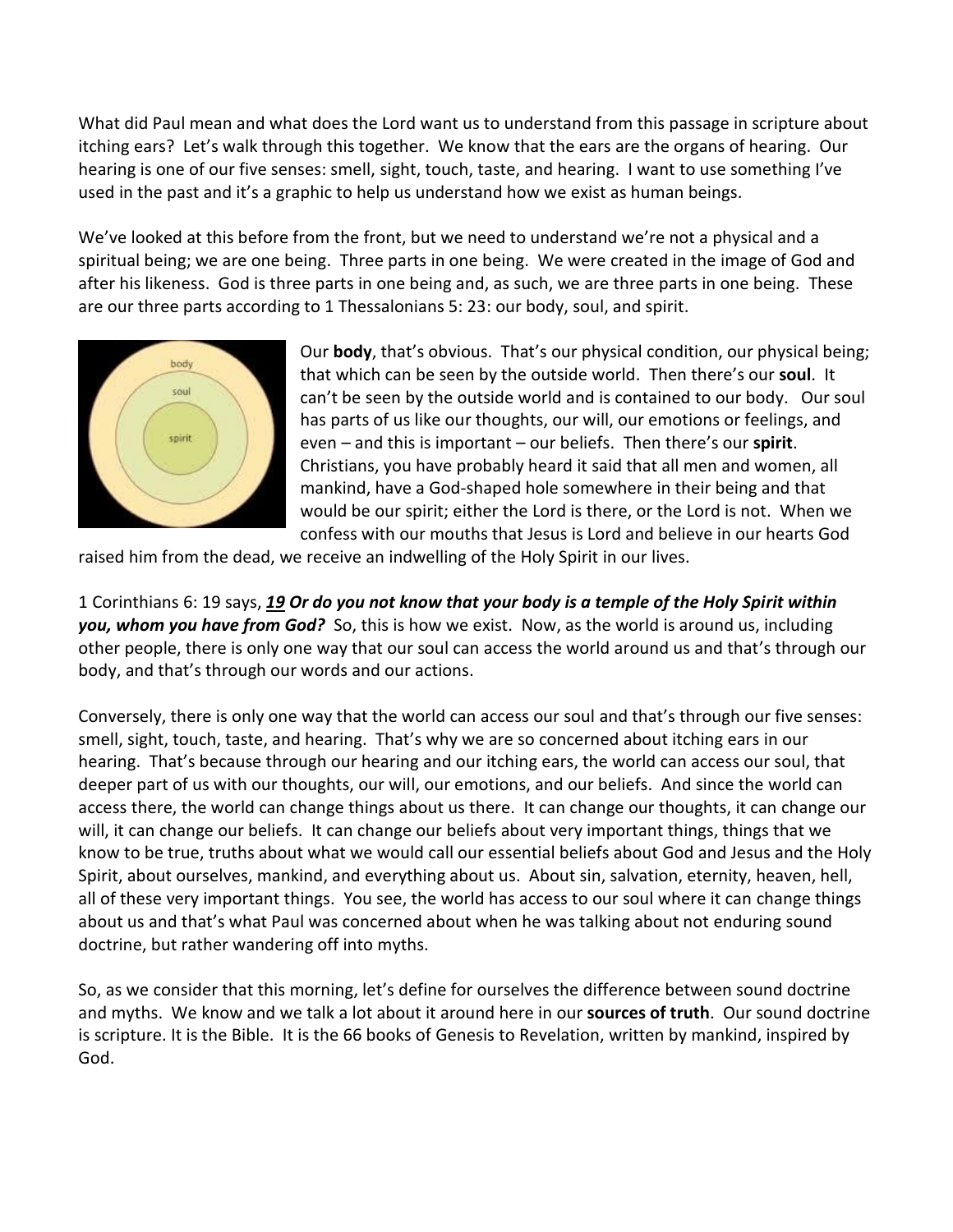R.C. Sproul says it should be what guides our belief and our behaviors. We subscribe to solas scriptura, which means by scripture alone; we place our faith in the truth, the absolute truth. This is our absolute truth. Again, with our sources of truth, a few weeks ago, Ted brought his us bus back and talked about it. We have our other sources of truth that don't have the priority of scripture, but they are still there, like our tradition and our reason. If you remember, even lower on the chain, is our experience and our emotions. It's very important because we see that our emotions are in that space where they can have an affect on our beliefs. As Paul is encouraging us to not wander off into myths but to hold to sound truth, it's important that we remember our primary source of truth is the Bible.

Our itching ears are driven by our emotions. They are there, but they're low priority; they are not high priority. Notice the contrast in that the ends of the spectrum of truth with scripture and our emotions. Our itching ears are driven by our emotions. And the things that you hear, therefore, have an effect on your soul and I can prove this to you.

[alarm clock sounds] Does that pierce anyone else to the depths of your soul? Yeah. That's funny. Thank you, Katie, please. The funny thing is at the 8:30 service, they were like, "That doesn't bother me; we're getting up early all the time." For the 11:30, that sound doesn't bother them; they're like, "What's that sound?" But for me, I'm an early morning person now, but that was a sound I used to wake up to when I didn't want to get up early, so really that's a painful sound to me.

How about the next sound, Katie? [toddler laughter] See, you all lit up. Your faces just lit up. That's such a happy sound. When our kids were babies and they would cackle, my wife used to say, "Is there any better sound in the world?" It brightens your soul and it makes you smile.

By the way, I want to share with you. Many of you have been along the journey with my wife and me and our family over the last couple of years with a little boy we've been fostering. I get to share with you that, last Thursday, Mason officially became a member of the Brawner family. We want to thank you all for your prayers along the way and for your encouragement. It's a very exciting time for us. We get a couple more years of some toddler cackles in our house.

It's not just sound that effects our soul. Words effect our soul. The words that come in through our ears effect our soul. Like that news I just gave you. That was exciting news, right? It brightened your soul. Sometimes, we hear factual information that's not so brightening to your soul. Maybe the passage of a loved one who has died. That's information that gets into your soul and effects your soul and your feelings. Or maybe a certain diagnosis that you get that effects your sour.

Words of encouragement effect your soul. They lift you up. Words of discouragement and dishonoring words tear you down. Here's where it's important for what we're talking about. Words about truth effect your soul. This is where it can get very ugly and very tricky because our beliefs and our emotions reside in that same place in our being, and the words we hear about truth sometimes don't feel so good, do they? You've heard it said sometimes the truth hurts. There are some things we hear that don't feel very good, but they are in fact true. An example is like the existence of hell, and that some people will spend eternity there. That doesn't feel so good, but that doesn't make it not true.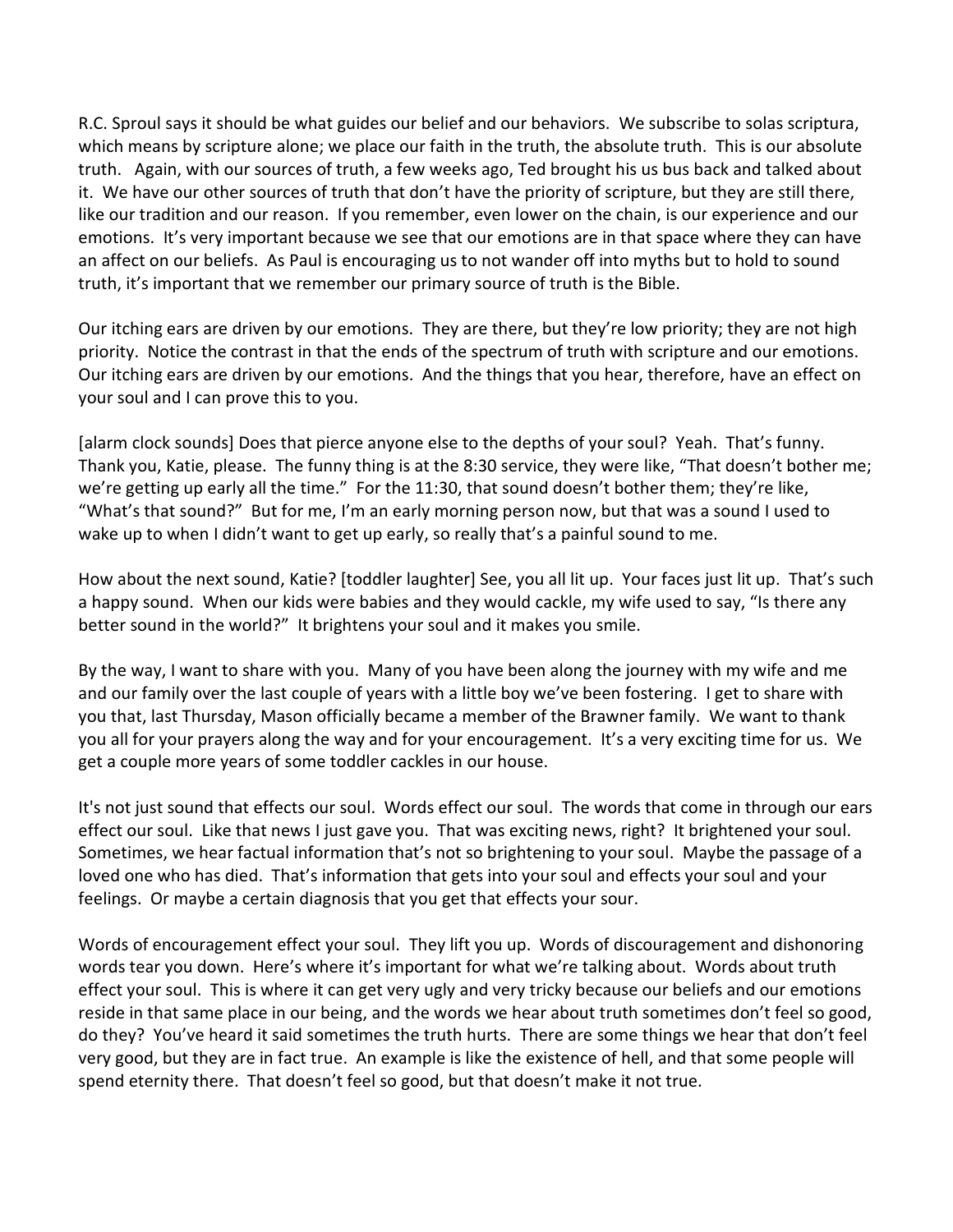I told you, to begin with, that this idea that truth is relative… We're seeing people that are letting their feelings adjust their truth. Again, because they reside in the same place: our beliefs and our feelings. We have to remember that it's important that we leave scripture in its place and we leave emotions in their place. But some people are wandering off into myths. I believe that's because they have conceived for themselves a God that doesn't exist because that god is based on their emotions. What happens is a god that you conceive in your mind, based on your emotions, will let you down and leave you confused, but the good news is The God, our God of the Bible is the same yesterday, today, and forever, amen.

My wife is very good at a lot of things and she's very smart. She's smarter that I am. But she's very bad at directions. I've shared this before from the front and she is okay with me sharing it. It's just a thing; she owns it. She's not very good at directions. If I tell her she needs to go east or west on a certain road, she'll say, "Is that left or right?" I'll say, "Are you coming from the north or south?" She says, "Very funny."

Often times, we'll be on a road trip, get off for a pit stop at a gas station, and as we're getting back on the highway, I'll be in the righthand turn lane to go right onto the highway, and she'll say, "Are you sure we're supposed to go right here? I really feel like we're supposed to go left on the highway." My response is always the same. She knows it's coming and it's really kind of almost a playful script that we have. I say, "Babe, I appreciate your feelings, but no matter how strong they are, they are not going to change the direction of true north." Her feelings are not going to change the map, right?

That sounds obvious and simple, but why is it that some people are letting their feelings change the map for them, change what is absolutely true, what is obvious and what is, for Christians, outlined in scripture as our primary source of truth. Scripture says there's a way that seems right to man, but its end is the way to death. In other words, if you feel really strongly that you should get on that highway and go left, but that's all based on your feelings and not on scripture, you could be getting on that highway and hanging a direction exactly opposite of where you're desired destination is.

We have to be careful with this though; this is tricky. Remember, within our soul is the Spirit… If we have received Christ, we have received the Holy Spirit, so the Holy Spirit will move through us, through our emotions and our will and our thoughts. So, the Holy Spirit does move through us, we know that, but sometimes I think we can be quick to attribute something to the Holy Spirit like a gut feeling. You may say, "I've just got a feeling; I know the Lord is prompting me in this way. I feel like the Holy Spirit is moving me to…" I'm here to tell you that if your gut feeling does not line up with scripture, it's not the Holy Spirit. The Holy Spirit will not guide you in contrast to the Word of God. So, if you gut feeling is telling you something and you're attributing it to the Holy Spirit and it doesn't line up with scripture, it's not the Holy Spirit. That gut feeling may be last night's chili supper, but it's not the Holy Spirit.

Max Lucado put it this way, "We need to be sensitive to both the verse and the voice." The verse and the voice; what is that? The verse is scripture, our primary source of truth, and the voice is the Holy Spirit. So how do we do that? First of all, the voice. Remember it is said that if you have confessed with your mouth that Jesus is Lord, believed in your heart God raised him from the dead, then you will be saved and you will receive an indwelling of the Holy Spirit. It's that moment that you receive the Holy Spirit to move through your soul and to communicate with you.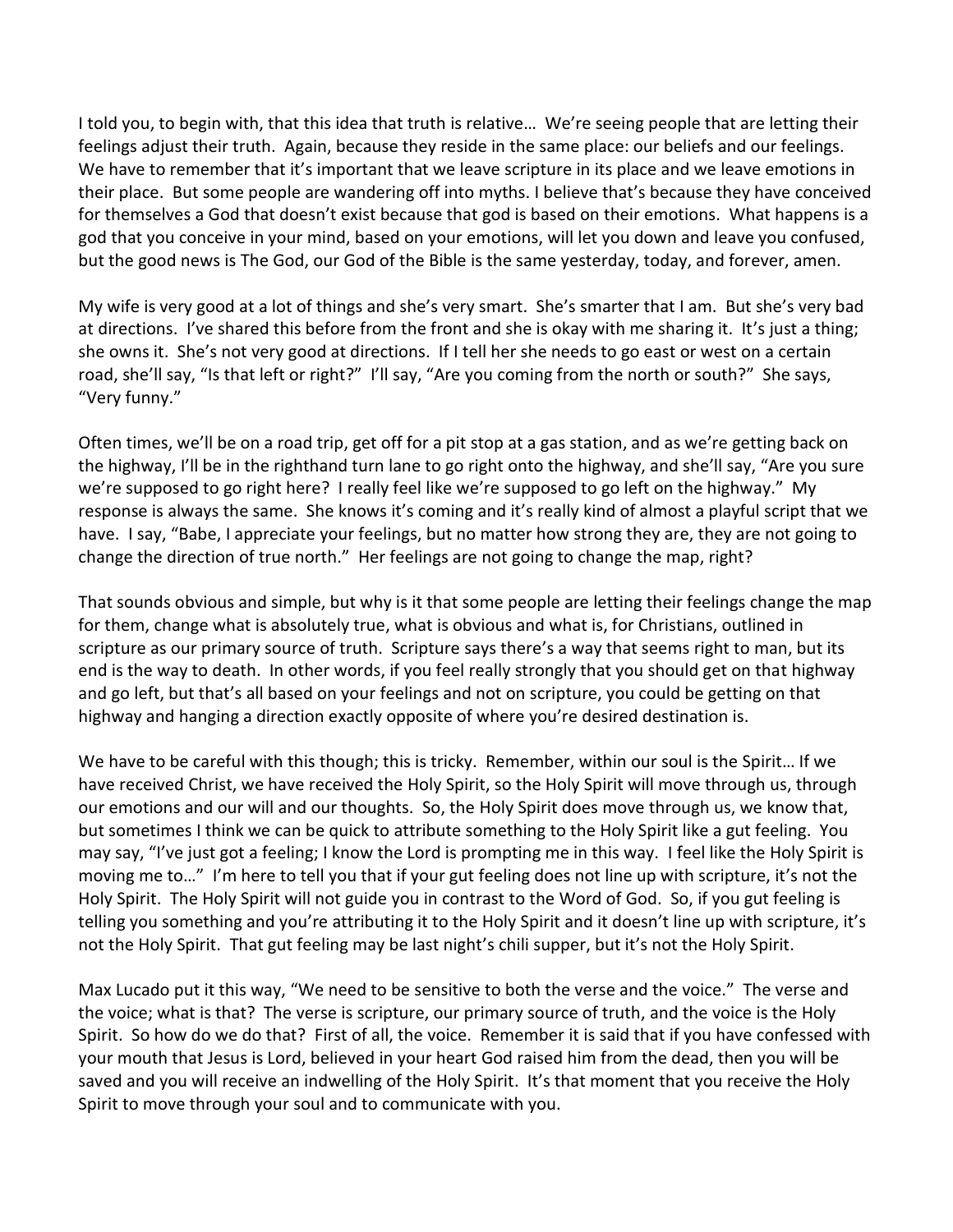There is also the verse. The question is are you reading the verse? Are you reading the Bible? Are you getting scripture in? Are you memorizing? Are you studying? Do you know what the Word says? You've maybe received Christ and made that decision… By the way, if you haven't and you want to know more about that or want to receive Christ today, after the service, our prayer team will be down front and they'll talk to you about that and pray with you about that if you want. But once you've made that step, are you reading the verse, are you getting scripture in?

As Scott makes his way up here, I want to close with just an urging to us, Woodland Hills, that we be a people, that we would be a church that endures sound doctrine, that we not turn from the truth and wander off into myths, but within our soul, we have the scripture and the Holy Spirit such that would be founded upon the truths of the Word of God.

**Scott McElvain:** Thank you, Travis. Can we give a round of applause for Travis? I so appreciate him sharing his sacred echo because it's already resonating with me and my thoughts on what God's been speaking to me. Travis mentioned that those words can affect our soul. There have been some words and information and diagnosis this year that have really gotten to me. So, thank you, Travis, for sharing your sacred echo.

As I expand upon that, I'll start off with simply saying this. This has been the toughest and hardest year of my life, for me and my family. If I could encapsulate what has been tough in an emotion or an expression, I would tell you that it's been fear. A lot of fear in my life this year.

I am on the last leg of my doctoral degree. I finish in five weeks with my classes and start my dissertation in January. I do eight-week classes and in those eight-week classes, I have about two or three assignments, which would generally consist of fifteen, twenty, thirty-page papers. So, every assignment has, when you click submit, in my opinion, the ability to absolutely crush my grade and the whole course at large. There's a lot of fear. That fear of being found out to be a fraud. *Maybe I'm not as intellectually on this level that I need to be to complete this degree.* That fear of feeling like a fraud. *Maybe I shouldn't be in this program.*

I don't know about you, but I often script conversations that I feel like might come. I want to be prepared for them and I'm just waiting for it. Like I'm going to get a phone call and they'll say, "Is this Scott McElvain?" Nobody ever gets my last name right. That's why we go by Mac. "I just wanted to aske you a question. You wrote a 20-page paper and 20 – 30 times, you misused a word. Do you fully understand the difference between there and their?" My gentle response would be, "Absolutely not. Thank you for your time. I'm out of here." Thank goodness for Spellcheck and things like Grammarly. But there's just that general sense of being found out to be a fraud that has, at times, paralyzed me.

The other place… As Travis mentioned, I've received information of dear, dear close friends passing away, expected and unexpected, friends and family. That's not been good; it's done a number on me. I've experienced emotions, been overtaken by those emotions, and generally afraid of how to deal with heartbreak and sadness that I have never experienced before.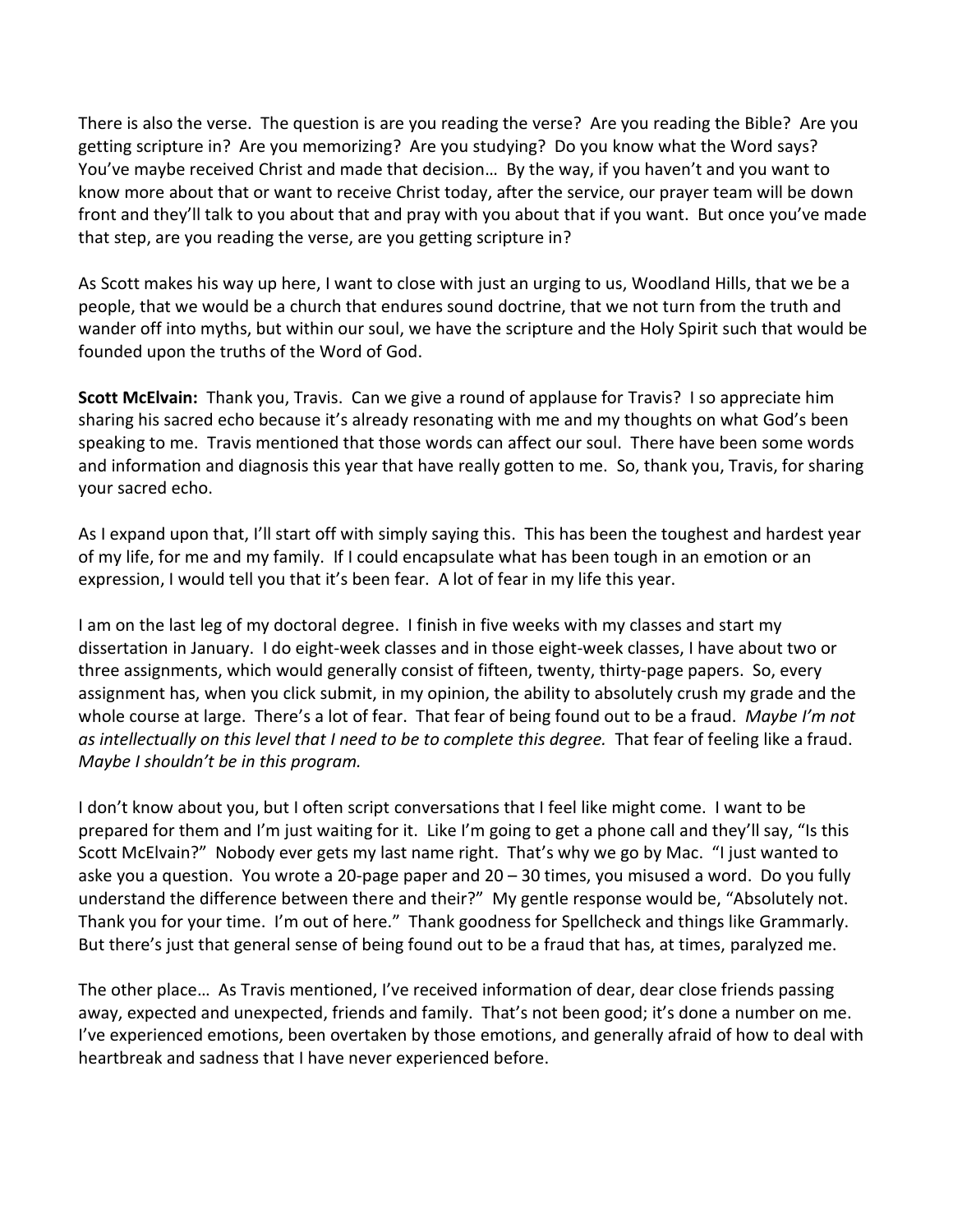He mentioned the diagnosis. I was bitten by a tick a little bit more than a year ago, right here on my stomach. I got him out of there. There was a weird circle hanging out around there a couple of weeks afterwards. I asked my wife, "Nicole, should I get this looked into?" Often the joke in our household… I'm from the suburbs of Kansas City, and she's from the backroads of Alpena, Arkansas. So, you can probably guess what she told me. "Your fine, city boy, it's just a tick."

Well, a couple of weeks later, I had two hamburger patties and, instantaneously, I was dizzy and nauseous, paralyzed in my recliner, sacred out of my mind. Come to find out, that tick had passed on a disease called alpha-gal. I no longer can have beef, pork, or lamb. That's pretty tough for a guy whose favorite restaurant is Billy Bob's Dairyland, so it's been quite an adjustment. Mo Mo Sushi is the new spot because fish is good to go. But it has been literally and figuratively paralyzing. When I go and eat anywhere at a buffet or something that I didn't order, that's always running through my mind. *Did I just east some bacon? Did I just eat some pork?* And I become anxious and I don't want to eat, and it just begins to cave in on me.

All three of those things culminated in one instance for me. I took a mission's trip with our school to Kansas City. We let our students experience the mall. I found a quiet place in the mall, got my laptop out, started working on a paper. I went and got a cheese pizza, but my fear and my anxiousness were so large. I had just had a friend pass away that I was walking with and all three things culminated in that mall for me. It resulted in me having a full-on panic attack. In the food court, my teacher was consoling me, helping me out. It was loud, loud, loud and everybody's eyes were on me as I am freaking out. Fear had overtaken me, and I was really been in trouble in that moment.

What's been so hard for me is I have generally thought myself to be strong. And I'm a verbal processor and these words literally came out of my mouth. "I'm a winner; I don't struggle, regardless of the circumstance around me and I will overcome them." I had been beat up in that. You see, I have leaned on several things to make me believe that I was strong, one of them being my **experience** and **accomplishments**. *I've done a lot of great things. I've gone through a lot of things. I can win. I'm strong; I can plow through these things*. The next thing. *I'm organized. I'm disciplined. If I set aside enough time, I can overcome this paper. I can be disciplined to eat the right things*. Finally, the last thing. *I'm just strong. I'm going to plow through it. I'm determined. I have grit. I will overcome. I will out wrestle this fear that is paralyzing me right now*.

God is working me over because you know I've done those things and guess what? My feelings after this tough year have still resulted in me being fearful, cast with doubt, and truly exhausted. One of the things I believe God is speaking to me over and over, through this tough year is this. Alone, I am weak. And for somebody that verbally said "I'm a winner regardless…" that's been working a number on me.

My sacred echo comes from Acts 3 and 4. I can't encourage you enough to go read those chapters. I find them to be so enlightening, challenging, and powerful. Peter and John heal a man, the religious leaders of the day throw him in jail for preaching about Jesus, but not before 5,000 people come to know the Lord. They put them on trial, they're questioning them, and Peter and John respond with great confidence and clarity and boldness and they said, "Jesus, Jesus, Jesus." Acts 4: 13 says these religious leaders noticed something about them. *[13](https://www.studylight.org/desk/?q=ac%204:13&t1=en_esv&sr=1) Now when they saw the boldness of Peter and*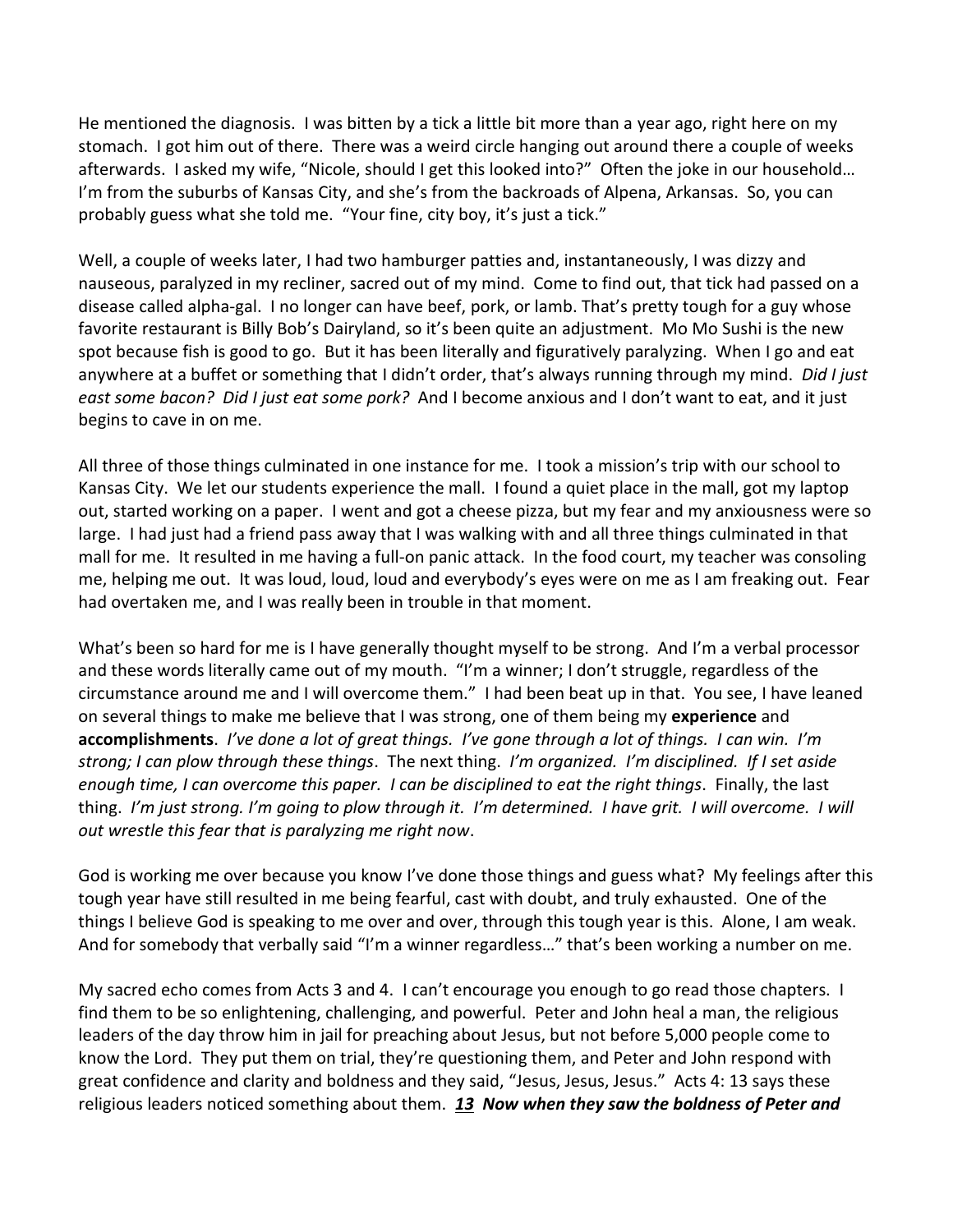*John, and perceived that they were uneducated, common men, they were astonished. And they recognized that they had been with Jesus.* That last sentence… "The recognized that they had been with Jesus." Quick commentary to note. When it talks about them being uneducated, it means that they weren't formally, religiously, trained or educated. It doesn't mean that they didn't know their scriptures or that they were just kind of willy-nilly. No, these men knew their scriptures; they were some of the writers of the New Testament, but what they recognized was their boldness, clarity, and direction came from and that was being with Jesus. You see, they had a relationship with Jesus.

My mentor, a guy I meet with once a week, told me his nephew accepted Christ. He shot him a Facebook message. And in that message, he said, "Congratulations! You will never walk alone." You see, this year, I have done my best at alone to tackle the things that have been sent my way: fear, doubt, and exhaustion. And I have forgotten that there is somebody walking beside me. You see, scripture tells us who that person is. And I'm picking two verses of the many that describe who he is. The first one is 1 Peter 5: 7, *Cast all your anxieties on him, because he cares for you.* The God of the universe cares for me. I have a tough time wrapping my head around that. I have a tough time wrapping my head around the fact that the God of the universe, Creator of heaven and earth, cares for me.

Isaiah 41: 10 says, "*fear not, for I am with you; be not dismayed, for I am your God; I will strengthen you, I will help you, I will uphold you with my righteous right hand."* Not only does he care for me, but he desires to strengthen me, he desires to uphold me. My point this morning is that alone I am weak, but with Christ, he gives freely his loving strength for our daily needs. I've done a really good job at trying to tackle them alone and God is working with me to remind me that he walks beside me, he cares about my fear, my doubt, my exhaustion, and he is wanting to strengthen me.

J. I. Packer and John Piper put a little acronym together that has been really helpful for me and I share it with you this morning. It's called A.P.T.A.T.

The first one that is something that I have had to really do this year and that is **Admit** that I'm not that strong. Truly, I am weak.

The second one is to **Pray**. Not just talk about it, not just think about it a lot, not just converse about it, but to come before the Lord and pray, "Lord, I need you. I am weak."

The next one is **Trust**. I think it goes back to a lot of what Travis was mentioning in his sacred echo. We must be people of the Word. We must memorize his promises. Memorizing those two passages alone… "Lord, you care about my anxiety, you care about what I'm walking through right now. Lord, you promised that you would strengthen me." Praying the promises of God is powerful.

The next one would be **Act**. Guess what? Having discipline, being organized, having perseverance and grit are all things I should not abandon. But they do not provide the strength that I need. Only the Lord can do that for me.

The last one is to **Thank**. To have a heart of gratitude as I've walked through this fear because he's carrying me and strengthening me through that. I want to be thankful.

I didn't finish my story in the mall and that was kind of on purpose. You see, the paramedics came, they sat down, they took my vitals. I'll never forget the things that one of the paramedics said to me. He knelt down on one knee, got right on my eye level and said, "You don't need me. To put you in an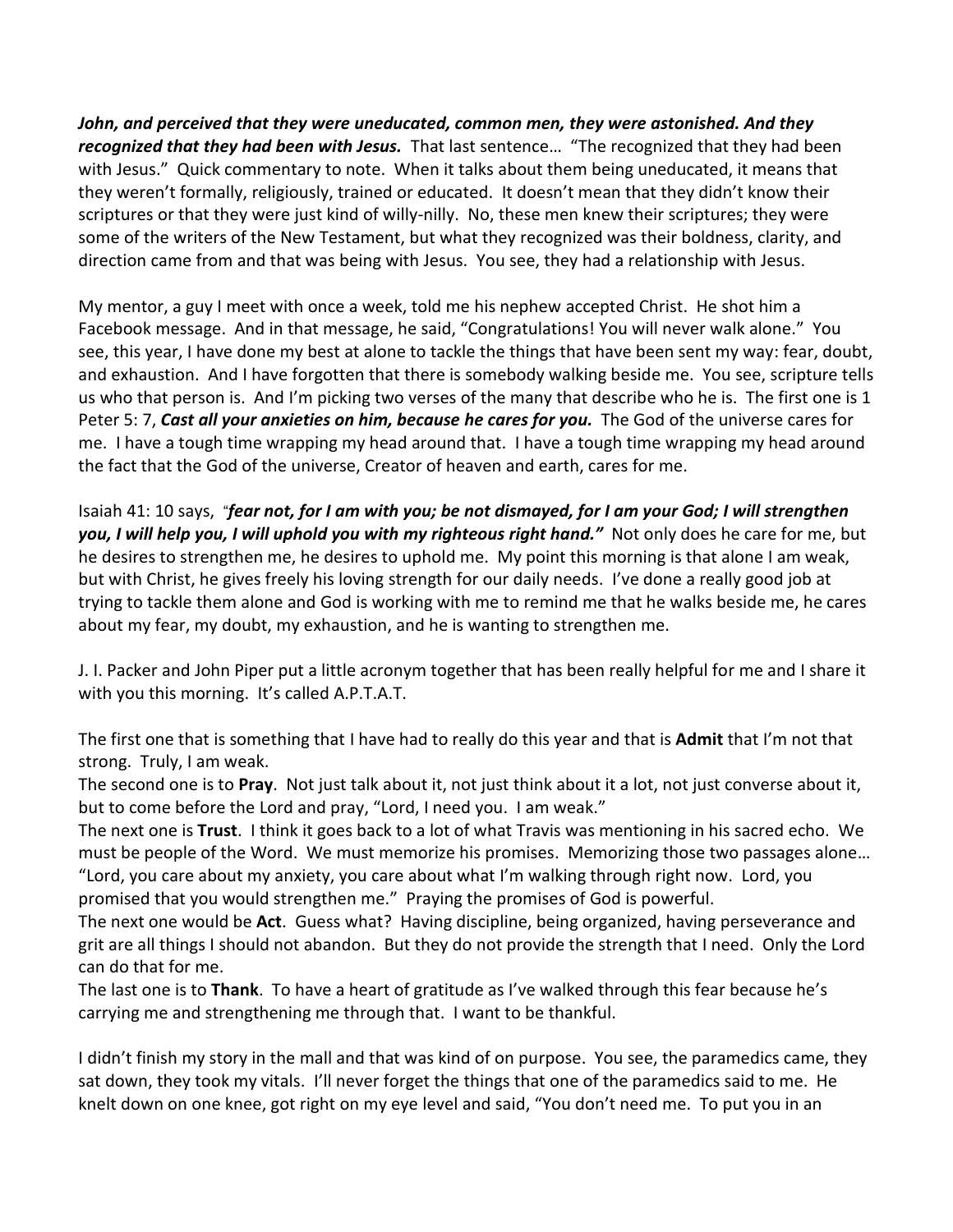ambulance would actually be worse for you. You are doing this to yourself." I'll never forget those words because I never felt more out of control than in that moment. *I am doing this to myself? But I have no idea how to get out of it.* Complete confusion.

I mentioned to you that I am from Kansas City. Thankfully, my dad dropped everything, got in his car, and drove to the mall. He walked in, put his arm around me, and we walked outside of a busy mall. He opened the car door to his little Kia Soul, you know, where I kind of scrunched into and shut the door. The radio was off, and I just remember absolute silence. He walked around the car, got in his side, turned the car on, put it in gear and started to drive.

At that moment, my panic, my anxiety, my fear, they were instantaneously gone. Now did I recognize at that moment in time? I did not. But looking back on it, I realize that my dad, who is an amazing dad. I couldn't have asked for a better dad. May dad cares for me, he loves me, he's provided strength and protection for me more than anybody else in this world. And I recognized at that moment that he was in control. I was not. He was in control. I hope you can see how I'm connecting that to my relationship with the Lord.

You see, Matthew 7: 11 even says this*, "If you then, who are evil, know how to give good gifts to your children, how much more will your Father who is in heaven give good things to those who ask him!"* I try to be a good dad. I try to convey care, love, security, and protection to my own children. The scripture tells us that even though you may have and have been blessed with a wonderful dad who did those things for you, God is infinitely better. He is infinitely more on that track of protection, care, love, and strength. God is working me over and again, he is reminding me that alone, I am weak, but with Christ, he freely gives his strength for our daily needs.

I don't know what that fear may be for you right now. I don't know what that doubt may be for you, but I'm here to encourage you through what God's been teaching me and that is you are not alone. Not only are you not alone, but you are walking with a God who cares for you and desires to strengthen you.

If you don't know Jesus, you've not placed faith in him, you are exhausted, you are fearful, maybe today is the day that you make a commitment to accept the Lord Jesus Christ as your personal savior that you would never walk alone again. I can't encourage you enough, after we pray, the prayer team will be up here, and they would love to help you take the next steps if that's something on your heart. If you do know Jesus, may you be reminded this morning that you are not along and to lean into him to practice A.P.T.A.T. and continue to put him in the driver's seat. *You're in control, Lord. I lean on your strength, your protection, Lord.*

May we as a church body, Woodland Hills, also be reminded that through and in ministry we are weak too. Collectively, we need the Lord to come strengthen us to provide guidance and wisdom. Thank you for listening this morning and I hope that the Lord is speaking through me to you.

Father, we thank you for this morning. We thank you for the opportunity to come and collectively gather and study your Word. Lord, let us be keenly aware of your voice as you speak to us and nudge us in direction. Lord, let us be people of one book and that is your Word.